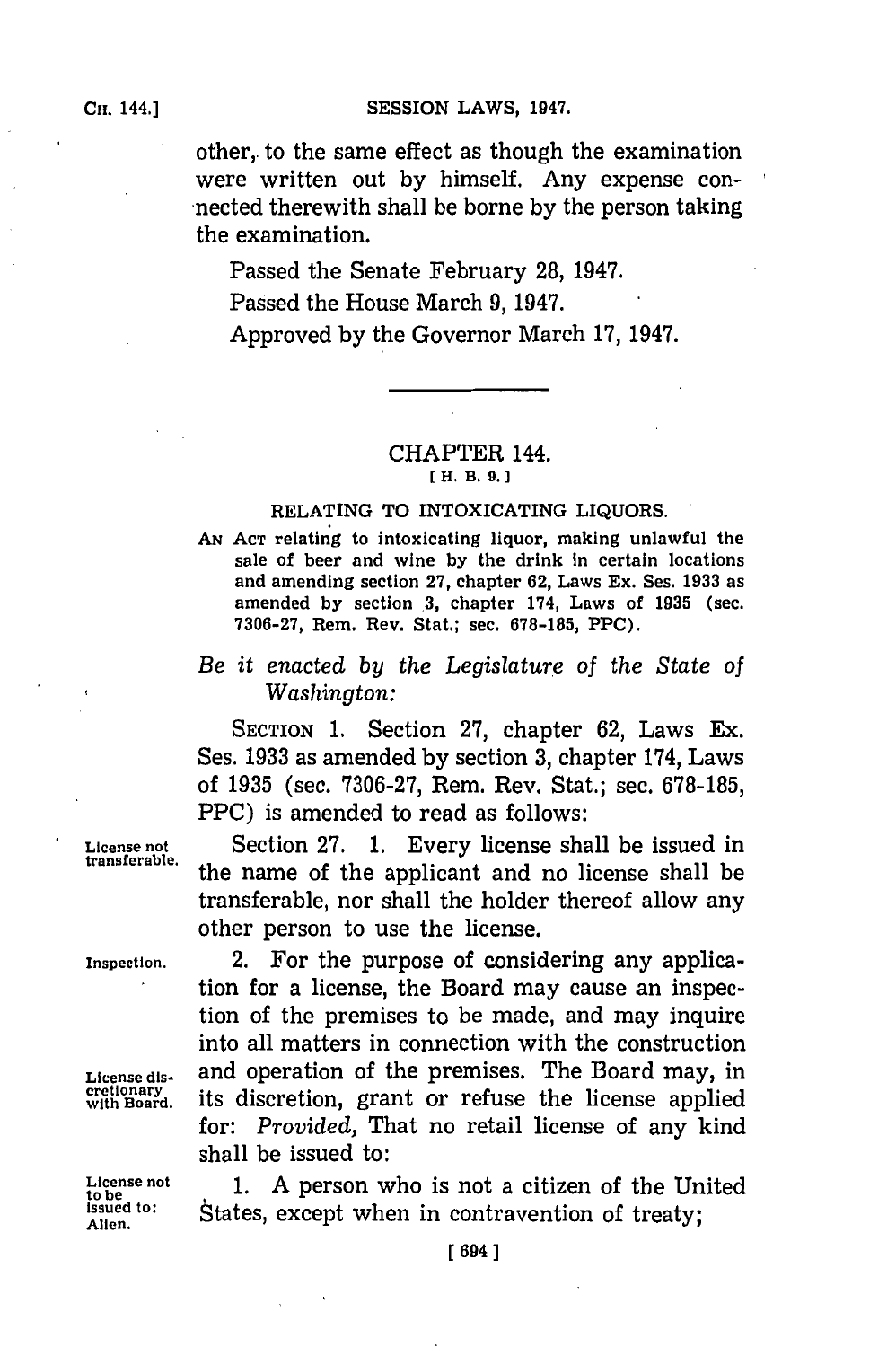2. A person who has not resided in the State Nonof Washington for at least one year prior to making application, except in cases of licenses issued to **Exception.** dining places on railroads, boats or aeroplanes;

3. A person who has been convicted of a felony **Felon.** within **5** years prior to filing his application;

4. **A** co-partnership, unless all of the members **Co-partner**of such co-partnership shall be qualified to obtain **all members qualified.** a license, as provided in this section;

5. A person whose place of business is con- **Person, un**ducted **by** a manager or agent, unless such manager **ager or agent** or agent possesses the same qualifications required of the licensee;

6. A person who has been convicted of a vio- **Person con-**<br>
on of any Federal or state law concerning the laws or forlation of any Federal or state law concerning the lating liquor<br>manufacture possession or sale of algebratic liquon felting bond. manufacture, possession, or sale of alcoholic liquor subsequent to the passage of this act or shall have forfeited his bond to appear in court to answer charges for any such violation;

**7.** A corporation, unless all of the officers thereof unless all corporation, **officers are** are citizens of the United States. **citizens.**

2. **A.** The Board may, in its discretion, with or **Suspension** without hearing, suspend or cancel any license; and **lation.** all rights of the licensee to keep or sell beer or other liquors thereunder shall be suspended or terminated, as the case may be. In any case where the Board in its discretion grants a hearing, said hearing **Hearings.** shall be summary and upon oral or written testimony. The Board may appoint examiners, who shall have power to administer oaths, issue subpoenas for the attendance of witnesses and the production of **Examiners.** papers, books, accounts, documents, and testimony, examine witnesses, and to receive testimony in any inquiry, investigation, hearing, or proceeding in any part of the state, under such rules and regulations as the Board may adopt.

Witnesses may, in the discretion of the Board, **Witness fees.** be allowed fees at the rate of two dollars (\$2.00) per day, plus five cents per mile each way. Fees need

**[CH.** 144.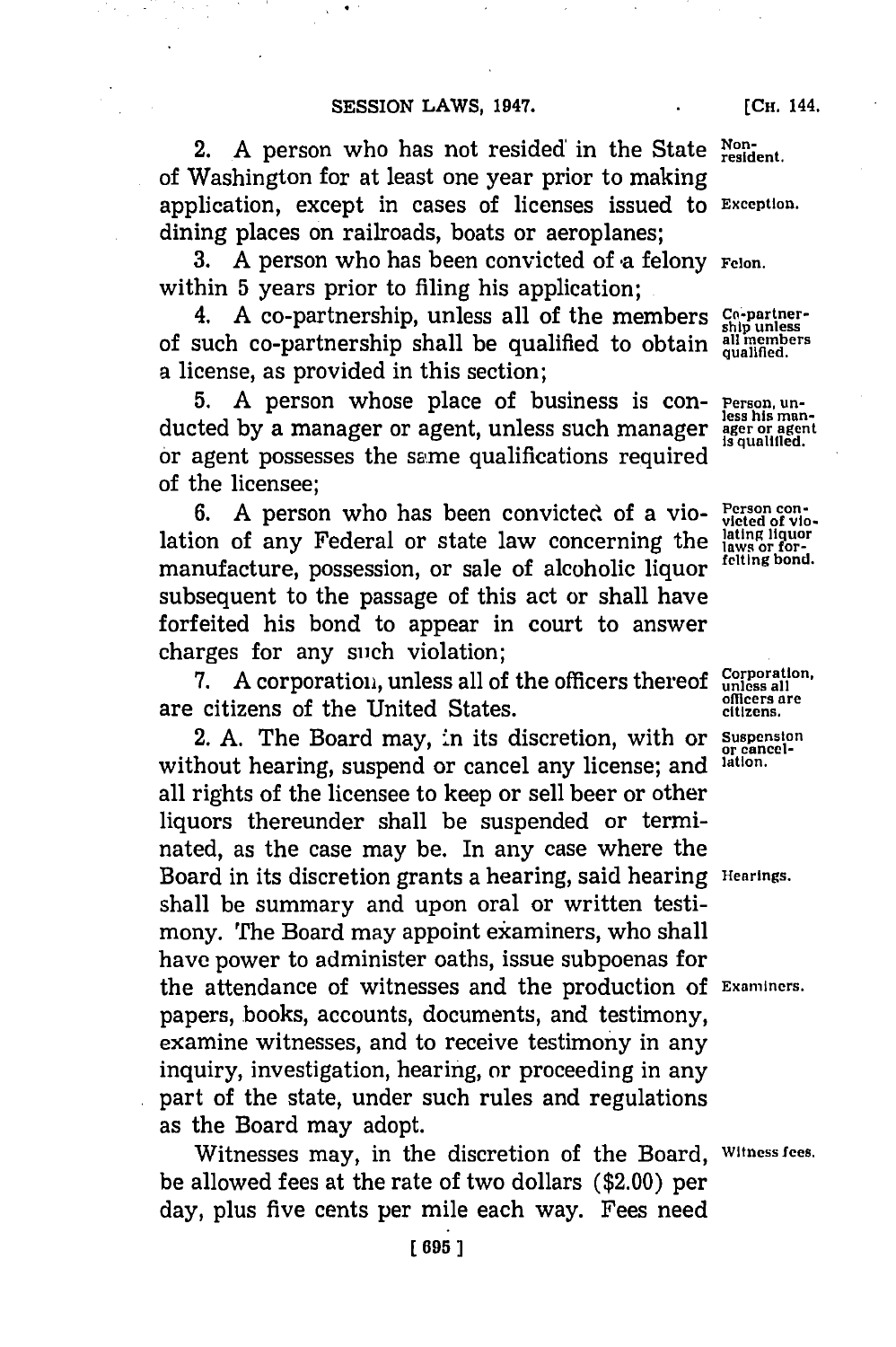$\mathbb{R}^{n+1}$ 

 $\mathcal{L}^{\mathcal{A}}_{\mathcal{A}}$  ,  $\mathcal{L}^{\mathcal{A}}_{\mathcal{A}}$  ,  $\mathcal{L}^{\mathcal{A}}_{\mathcal{A}}$  ,  $\mathcal{L}^{\mathcal{A}}_{\mathcal{A}}$  ,

**CH. 44.JSESSION LAWS, 1947.**

not be paid in advance of appearance of witnesses to testify or to produce books, records, or other legal evidence.

Superior **In case of disobedience of any person to comply complex**<br>
compel with the order of the Board or a subpoena issued with the order of the Board or a subpoena issued **by** the Board, or any of its members, or examiners, or on the refusal of a witness to testify to any matter regarding which he may be lawfully interrogated, the Judge of the Superior Court of the county in which the person resides, on application of any member of the Board or Examiner, shall compel obedience **by** contempt proceedings, as in the case of disobedience of the requirements of a subpoena issued from said court or a refusal to testify therein.

Delivery of 3. Upon receipt of notice of the suspension or **Board on cancellation of a license, the licensee shall forthwith** deliver up the license to the Board. Where the license has been suspended only, the Board shall **Return of return** the license to the licensee at the expiration or termination of the period of suspension, with a memorandum of the suspension written or stamped upon the face thereof in red ink. The Board shall **Notification** notify all vendors in the city or place where the licensee has its premises of the suspension or cancellation of the license; and no employee shall allow **Deliveries** or cause any liquor to be delivered to or for any person at the premises of that licensee.

**License ex-** 4. Unless sooner cancelled, every license issued **by** the Board shall expire at midnight of the 30th day of September of the fiscal year for which the license was issued,

Licenses 5. Every license issued under this section shall<br>subject to a subject to all applitions and ustriptions innergal be subject to all conditions and restrictions imposed **by** this act or **by** the regulations in force from time to time.

**Posting of 6. Every licensee shall post and keep posted its** license. license, or licenses, in a conspicuous place on the premises.

**piration.**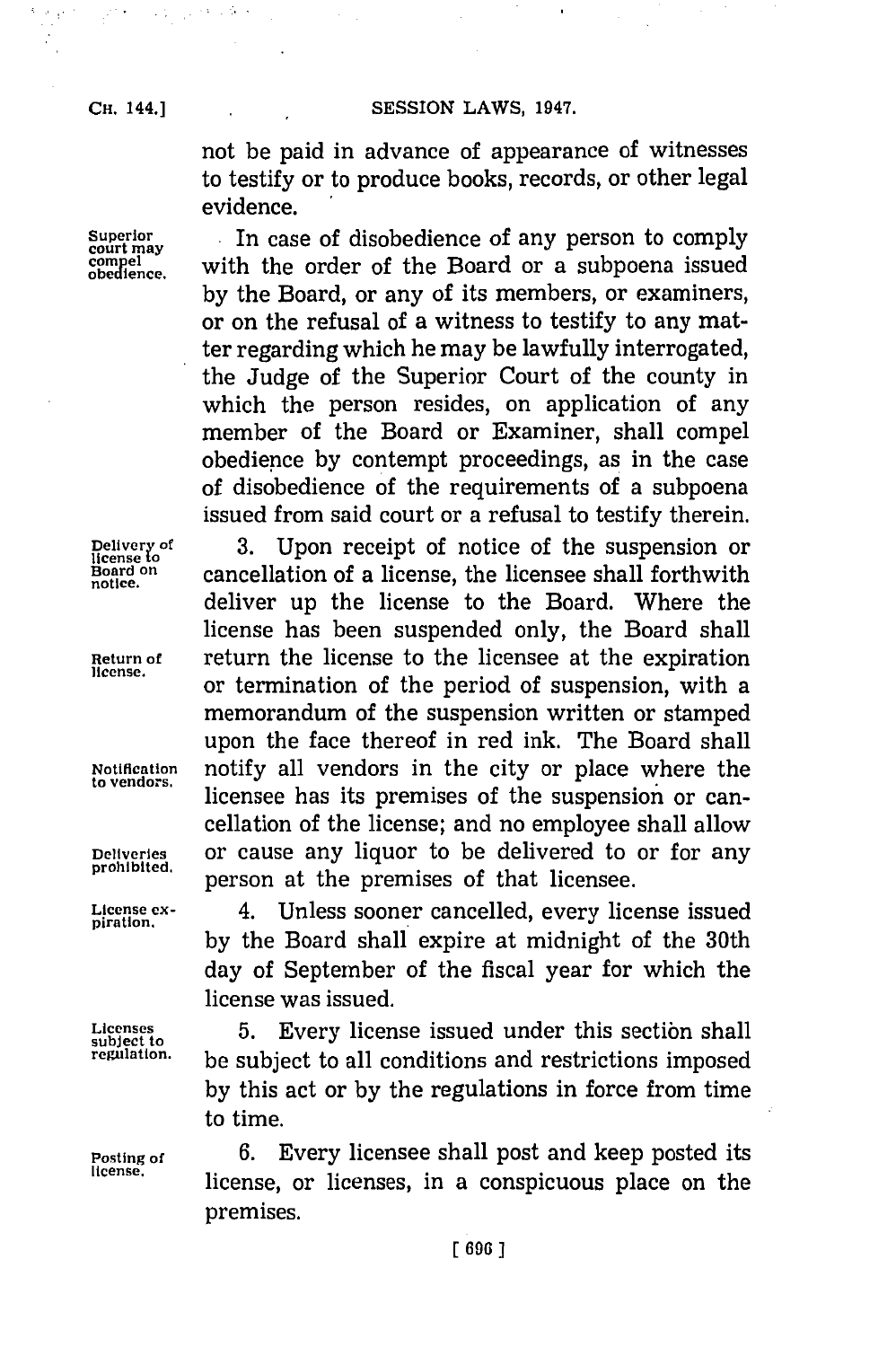7. Before the Board shall issue a license to an Notice of application inclusion is a license to an inclusion is the given shall give notice of such application is the given applicant it shall give notice of such application to the chief executive officer of the incorporated city or town, if the application be for a license within an incorporated city or town, or to the Board of County Commissioners, if the application be for a license outside the boundaries of incorporated cities or towns; and such incorporated city or town, through the official or employee selected **by** it, or the Board of County Commissioners or the official or employee, selected **by** it, shall have the right to file with the Board within ten days after date of transmittal of  $\frac{\text{Objectloss}}{\text{may be filed}}$ . such notice, written objections against the applicant or against the premises for which the license is asked, and shall include with such objections a statement of all facts upon which such objections are based, and in case written objections are filed, may make oral Arguments<br>argument in support of such objections at the time of objections. argument in support of such objections at the time fixed **by** the Board, after the Board shall have given to the applicant written notice of such oral argu- Notice of ment at least five days prior thereto. Upon the granting of a license under this act the Board shall cause a duplicate of the license to be transmitted to copy **of li- cense to lo-** the chief executive officer of the incorporated city **cal omcials.** or town in which the license is granted, or to the Board'of County Commissioners if the license is granted outside the boundaries of incorporated cities or towns.

**8.** Before the Board issues any license to any **Location of business,** applicant, it shall give due consideration to the location of the business to be conducted under such license with respect to the proximity of churches, schools and public institutions: *Provided,* That on and after the effective date of this act, the Board  $P_{\text{c}}^{\text{exim}}$ shall issue no beer retailer license Class **A.,** B, or **D and schools.** or wine retailer license Class **C** covering any premises not now licensed, if such premises are within five hundred **(500)** feet of the premises of any church, parochial or tax-supported public elemen-